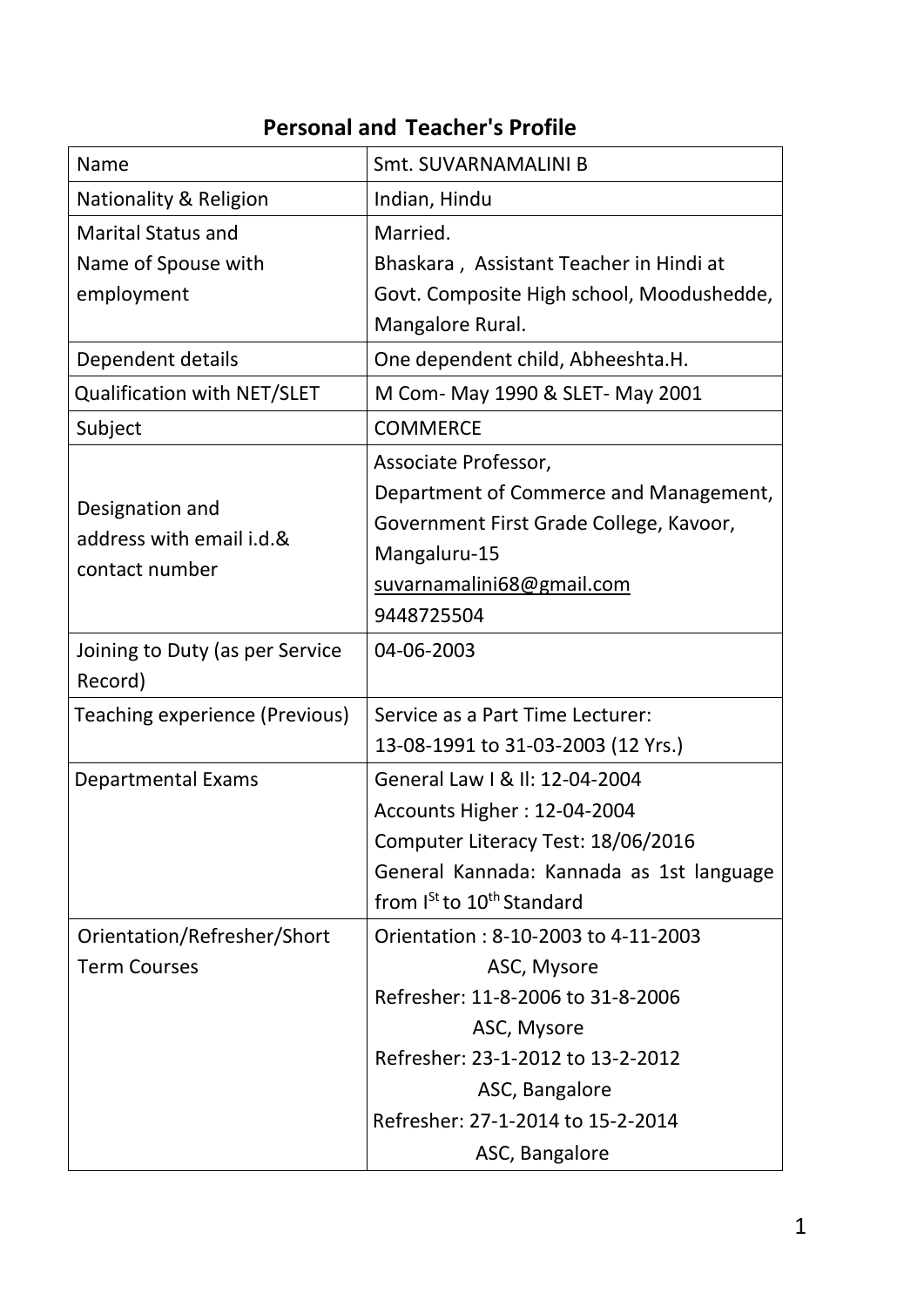|                                                                | <b>Short Term Course on Soft Skill:</b><br>National Workshop on " Data Analysis using<br>Excel & SPSS" from 26-12-2015 to 01-01-<br>2016(7 Days) held at Mangalore University |
|----------------------------------------------------------------|-------------------------------------------------------------------------------------------------------------------------------------------------------------------------------|
| <b>Contribution to Academic</b><br>bodies as BOE Member        | B Com BOE(Distance Education): 2020<br><b>B Com BOE: 2018</b><br><b>BBM BOE: 2014</b><br><b>BBM BOE: 2012</b>                                                                 |
| Contribution to Social Service &<br><b>Extended Activities</b> | Contribution to Gou Grasa of Shree<br>Ramachandrapura Mutha during flood 2019<br>Contribution to Shree Ramachandrapura<br>Mutha as "ಮಾಸದಮಾತೆ ಮತ್ತು ಲಕ್ಷ ಭಾಗಿನಿ "              |
| <b>Awards and Recognition</b>                                  | Best paper presentation at Besant Evening<br>College, Mangaluru & NITK Surathkal                                                                                              |

## **Details of Teaching Service**:

| SI.No          | <b>Institution</b> | <b>Position held</b>       | From       | To         |
|----------------|--------------------|----------------------------|------------|------------|
| 1              | GFGC, Bellare      | Part time lecturer         | 13/08/1991 | 31/03/2003 |
| $\overline{2}$ | GFGC, Bellare      | Lecturer                   | 04/06/2003 | 11/07/2003 |
| 3              | GFGC, Thenkanidiy  | Lecturer                   | 12/07/2003 | 03/06/2006 |
|                | oor, Udupi         |                            |            |            |
| 4              | GFGC, Kavoor,      | Lecturer                   | 05/06/2006 | 31/12/2015 |
|                | Mangaluru          | <b>Assistant Professor</b> | 1/1/2016   | 03/06/2017 |
|                |                    | <b>Associate Professor</b> | 4/6/2017   |            |
|                |                    |                            | onwards    |            |

# **Membership or Office bearers of professional/Academic bodies/Teacher**

## **organisations:**

| Year | Life Member/annual Member/Office           | <b>Academic/Professional Body name</b> |
|------|--------------------------------------------|----------------------------------------|
|      | bearer                                     |                                        |
|      | 2010-11 onwards Life Member                | <b>KGCTA</b>                           |
|      | 2010 -11 onwards Life Member               | <b>MUCTA</b>                           |
|      | 2012-13 onwards Life Member                | <b>FOBMAT</b>                          |
|      | 2020-2021: E content Development           | DCE, Mangalore Region                  |
|      | committee Member for I sem. for            |                                        |
|      | <b>Financial Accounting I of Mangalore</b> |                                        |
|      | University                                 |                                        |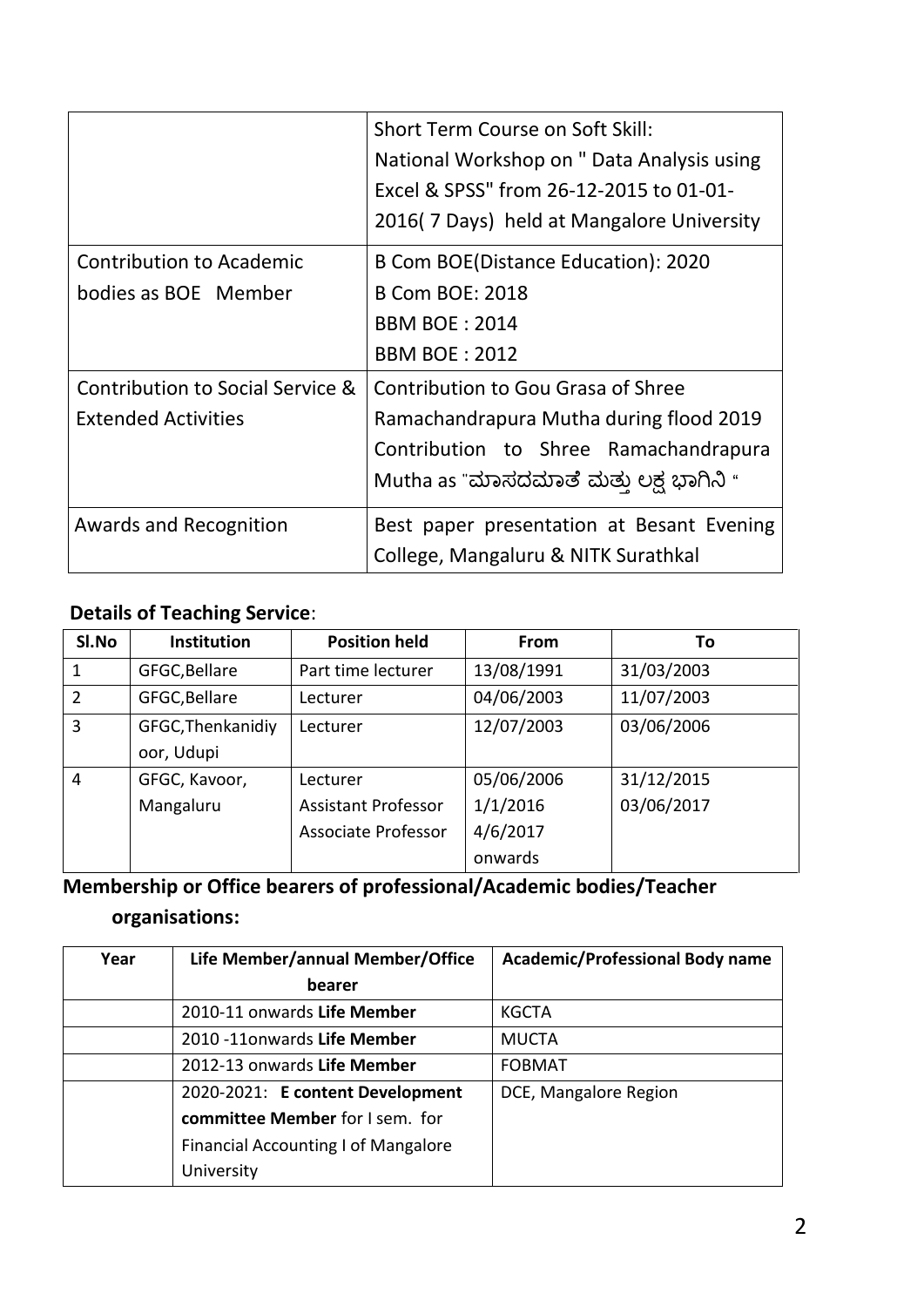| Year    | <b>Association in-charge</b>                                             |
|---------|--------------------------------------------------------------------------|
|         | Fine arts (Lalithakala) Association: Convenor/ Coordinator               |
|         | Women Redressel cell & Women Jagruti : Member                            |
| 2020-21 | Commerce & Management Association : President/ Coordinator               |
|         | AISHE : College Officer/ Coordinator                                     |
|         | <b>E</b> attestation Officer                                             |
|         | Fine arts ( Lalithakala) Association : Convenor/ Coordinator             |
|         | Women Redressel cell & Women Jagruti : Member                            |
|         | Commerce & Management Association : President/ Coordinator               |
| 2019-20 | AISHE : College Officer/ Coordinator                                     |
|         | <b>E</b> attestation Officer                                             |
|         | Appointment of Guest Faculty in Department of Commerce & Mgt.: Convenor/ |
|         | Coordinator                                                              |
|         | Stock verifications and verification of Quasi - Govt. Accounts: Member   |
|         | Fine arts (Lalithakala) Association: Convenor/ Coordinator               |
|         | Women Redressel cell & Women Jagruti : Member                            |
|         | Commerce & Management Association : President/ Coordinator               |
| 2018-19 | AISHE : College Officer/ Coordinator                                     |
|         | Appointment of Guest Faculty in Department of Commerce & Mgt.: Convenor/ |
|         | Coordinator                                                              |
|         | Stock verifications: Convenor and member                                 |
|         | Fine arts ( Lalithakala) Association : Convenor/ Coordinator             |
|         | Women Redressel cell & Women Jagruti : Member                            |
|         | Commerce & Management Association : President/ Coordinator               |
|         | AISHE : College Officer/ Coordinator                                     |
| 2017-18 | Attendance & Internal Assessment Examination: Convenor/ Coordinator      |
|         | Appointment of Guest Faculty in Department of Commerce & Mgt.: Convenor/ |
|         | Coordinator                                                              |
|         | College Calender: Convenor/ Coordinator                                  |
|         | Stock verifications: Convenor and member                                 |
|         | Fine arts (Lalithakala) Association: Convenor/ Coordinator               |
|         | Women Redressel cell & Women Jagruti : Member                            |
|         | Commerce & Management Association : President/ Coordinator               |
| 2016-17 | AISHE : College Officer/ Coordinator                                     |
|         | Attendance & Internal Assessment Examination: Convenor/ Coordinator      |
|         | Appointment of Guest Faculty in Department of Commerce & Mgt.: Convenor/ |
|         | Coordinator                                                              |
|         | Stock verifications: Convenor and member                                 |

## **Association in-charge year wise: (Year-wise starting from 2020-2021 to 2014-15)**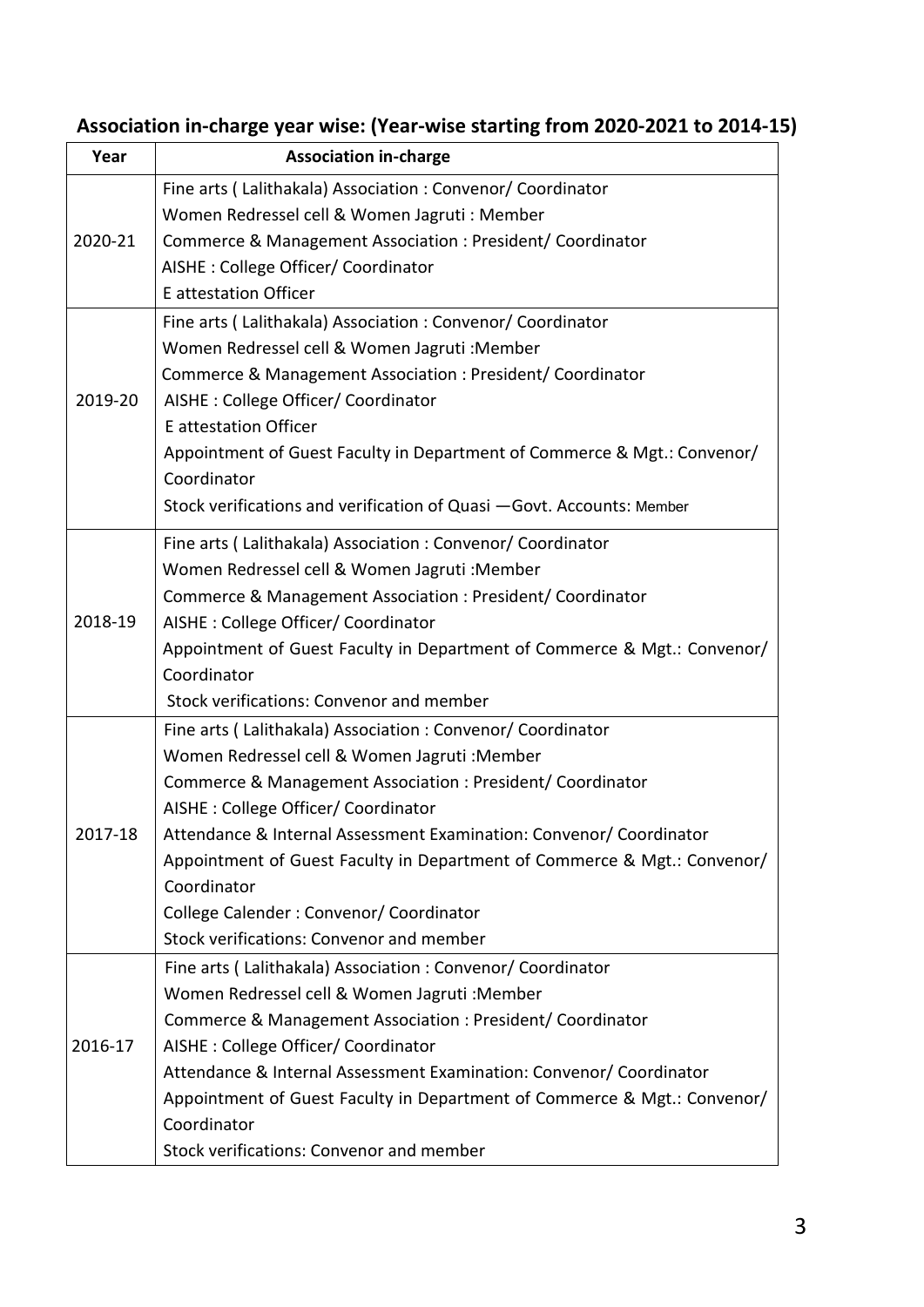|         | Fine arts (Lalithakala) Association: Convenor/ Coordinator               |
|---------|--------------------------------------------------------------------------|
|         | Women Redressel cell & Women Jagruti : Member                            |
| 2015-16 | Commerce & Management Association: Member                                |
|         | AISHE: College Officer/ Coordinator                                      |
|         | Stock verifications: Convenor and member                                 |
|         | Fine arts (Lalithakala) Association: Convenor/ Coordinator               |
|         | Women Redressel cell & Women Jagruti : President/ Coordinator            |
| 2014-15 | Commerce & Management Association: Convenor/Coordinator                  |
|         | AISHE : College Officer/ Coordinator                                     |
|         | Appointment of Guest Faculty in Department of Commerce & Mgt.: Convenor/ |
|         | Coordinator                                                              |
|         | Stock verifications: Convenor and member                                 |
|         |                                                                          |

### **Seminars/Workshops/Conferences attended: (Year-wise starting from 2020-2021 to 2014-15)**

| Year    | Kind of seminar or Workshop or<br>Conference etc.                                                                                                           | Level whether,<br><b>State or National</b><br>or International | <b>College - University or</b><br><b>Agency</b>                                            |
|---------|-------------------------------------------------------------------------------------------------------------------------------------------------------------|----------------------------------------------------------------|--------------------------------------------------------------------------------------------|
| 2020-21 | Online quiz on NAAC Assessment<br>and Higher Education (13-10-<br>2020)                                                                                     | <b>National Level</b>                                          | GFGC, Haleyangady                                                                          |
|         | <b>Online Faculty Development</b><br>Programme - Webinar (8 <sup>th</sup> June<br>to 13 <sup>th</sup> June 2020)                                            | <b>National Level</b>                                          | <b>GFGC Kavoor &amp; Louis</b><br>publications                                             |
|         | Online Webcon (23 & 24 June,<br>2020)                                                                                                                       | <b>International Level</b>                                     | <b>GFGC Kavoor &amp; Louis</b><br>publications                                             |
| 2019-20 | Workshop on BBA Syllabus<br>Accounting II (4 <sup>th</sup> Jan. 2020)                                                                                       |                                                                | FOBMAT & PPC, Udupi                                                                        |
|         | Workshop on BCom Syllabus:<br>Financial Accounting I & Il<br>( $29th$ June 2019 and 3 $rd$ Jan.<br>2020)                                                    |                                                                | <b>MUCTA &amp; SDPT Kateel</b><br>MUCTA & St. Aloysius<br>College,<br>Evening<br>Mangalore |
|         | Kaleidescope (6 <sup>th</sup> March 2020)                                                                                                                   |                                                                | GFGC, Kavoor                                                                               |
| 2017-18 | Inter collegiate workshop on<br>Road accidents-Civic<br>responsibilities (16-02-2018)<br>Application of Sports Science in<br>Physical Education(17-03-2018) | National<br>Conference                                         | GFGC, Kavoor<br>GFGC, Kavoor                                                               |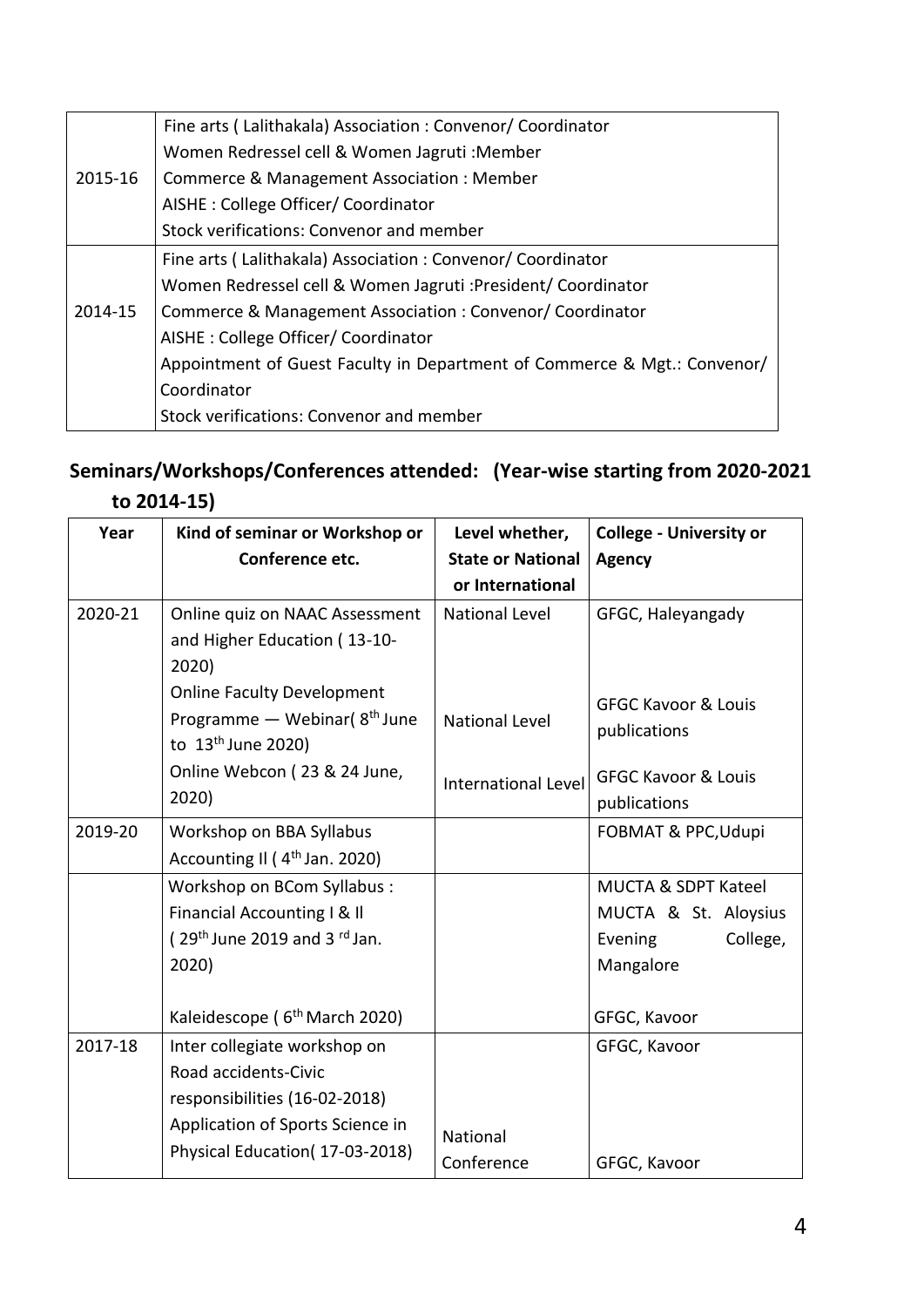| 2016-17 | Work shop (19 July 2016)             | University level      | <b>SDPT Kateel</b>             |
|---------|--------------------------------------|-----------------------|--------------------------------|
|         | Work shop (10 Sept 2016)             |                       | <b>GFGC Kavoor</b>             |
|         | National Level Seminar               | <b>National Level</b> | Maps College,                  |
|         | (7 <sup>th</sup> Oct., 2016)         |                       |                                |
|         | Regional meeting cum                 |                       |                                |
|         | Workshop(13 Feb.2017)                | University level      | MangaloreUniversity            |
|         | <b>National Conference</b>           | <b>National Level</b> |                                |
|         | (7 April, 2017)                      |                       | <b>GFGC Kavoor</b>             |
| 2015-16 | <b>National Level Conference</b>     | <b>National Level</b> | St. Agnes College,             |
|         | (23-24 Nov., 2015)                   |                       | Mangaluru                      |
|         | National workshop - for 7 days       |                       |                                |
|         | (26 Dec.2015 to $1^{st}$ jan.2016)   | <b>National Level</b> | <b>Mangalore University</b>    |
|         | <b>UGC Sponsored National</b>        | <b>National Level</b> |                                |
|         | Conference (29-30 Jan., 2016)        |                       | Canara College,                |
|         | <b>UGC Aided National Level</b>      |                       | Mangaluru                      |
|         | seminar(6 <sup>th</sup> April, 2016) |                       | SBC, Karkala                   |
|         |                                      | <b>National Level</b> |                                |
|         |                                      |                       |                                |
|         | <b>National Level</b>                |                       | NITK, Surathkal &              |
|         | seminar (22-23                       |                       | Karnataka                      |
|         | April, 2016)                         | <b>National Level</b> | <b>State Pollution Control</b> |
|         |                                      |                       | <b>Board</b>                   |
|         |                                      |                       |                                |
|         | <b>National Conference</b>           | <b>National Level</b> | <b>SMC Shirva</b>              |
|         | (6 <sup>th</sup> May, 2016)          |                       |                                |
|         |                                      |                       |                                |
|         | <b>National Conference</b>           | <b>National Level</b> | SIMS, Mangaluru                |
|         | (7 <sup>th</sup> May, 2016)          |                       |                                |
| 2014-15 | Workshop (28 June 2014)              | University level      | SB College, Karkala            |
|         | Work shop(28 march 2015)             | University level      | <b>GFGC Kavoor</b>             |
|         | Two day National Level               | National Level        | Govt. College for              |
|         | Seminar (22&23 April 2015)           |                       | women, Mandya                  |

## **Papers presented in the Seminars/Conferences:**

| Year | <b>Paper Presented with Topic</b> | <b>Conference</b> |           | whether,  |
|------|-----------------------------------|-------------------|-----------|-----------|
|      |                                   | <b>State</b>      | <b>or</b> | National/ |
|      |                                   | International     |           |           |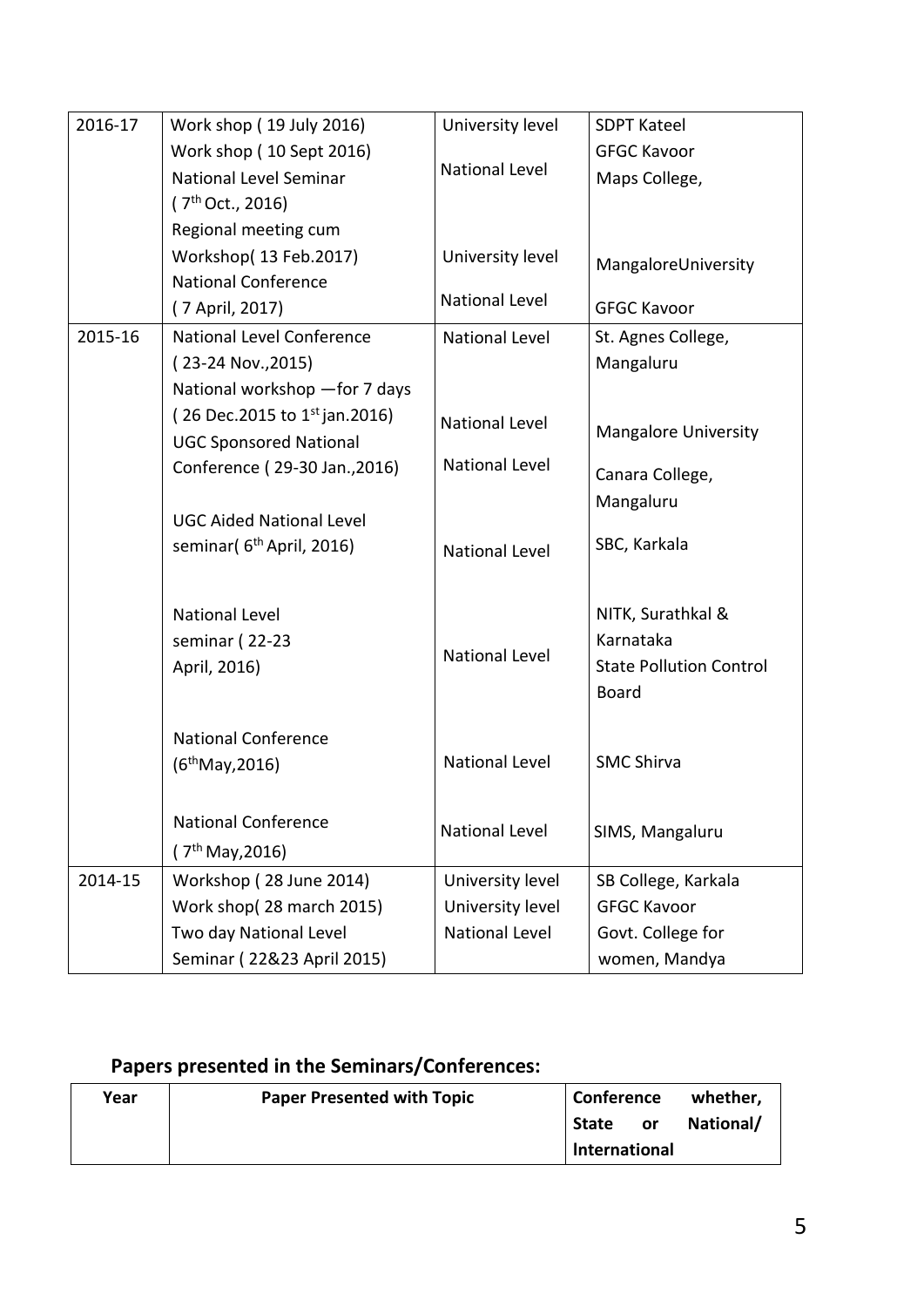| 2016-17 | A challenge of SKDRDP in rural development<br>through micro finance system in Karnataka: An<br>overview   | <b>National Level</b>                       |
|---------|-----------------------------------------------------------------------------------------------------------|---------------------------------------------|
|         | Digital empowerment of citizens in India: An<br>overview                                                  | <b>National Level</b>                       |
| 2015-16 | Agro entrepreneurship in Organic farming: Indian<br>Perspective                                           | <b>National Level</b>                       |
|         | Rural Socio - economic growth through micro                                                               | <b>National Level</b>                       |
|         | finance to Agriculture<br>Micro ATMs as a Branchless Banking                                              | <b>National Level</b>                       |
|         | An accelerating growth of mobile E- Commerce                                                              | <b>National Level</b>                       |
|         | hub in India: An overview<br>Green growth through Self Help Groups by<br>SKDRDP in Karnataka: An Overview | <b>National Level</b><br>(Best paper Award) |
|         |                                                                                                           |                                             |
|         | Role of SKDRDP through its finance Reforms in<br>Karnataka: An Overview                                   | <b>National Level</b>                       |
|         | Changing perspective of poverty line income on<br>education & banking behaviour of students               | <b>National Level</b>                       |
| 2014-15 | Deployment of White Label ATMs - A new<br>version of Banking Service to cater needs of<br>people          | <b>National Level</b>                       |

#### **Online Publications:**

| Year    | Conference whether,<br><b>State or National or</b><br><b>International</b> | Paper published  | <b>ISBN/ISSN</b>          |
|---------|----------------------------------------------------------------------------|------------------|---------------------------|
| 2016-17 | International                                                              | <b>IJIRAH</b>    | ISSN: 2456-3145,          |
|         |                                                                            |                  | Vol I, Issue I, 2016 ISSN |
|         | International                                                              | <b>IJIRAH</b>    | 2456-3145,                |
|         |                                                                            |                  | Vol I, Issue I, 2016      |
|         |                                                                            |                  | ISSN: 2454-6119,          |
|         | International                                                              | <b>IJMRME</b>    | Vol 3, Issue I, 2017      |
|         | International                                                              | ISSN: 2454-6119, |                           |
|         |                                                                            | <b>IJMRME</b>    | Vol 3, Issue I, 2017      |
| 2015-16 | International                                                              | <b>IJSRME</b>    | ISSN: 2455-5630,          |
|         |                                                                            |                  | Vol I, Issue I, 2016      |